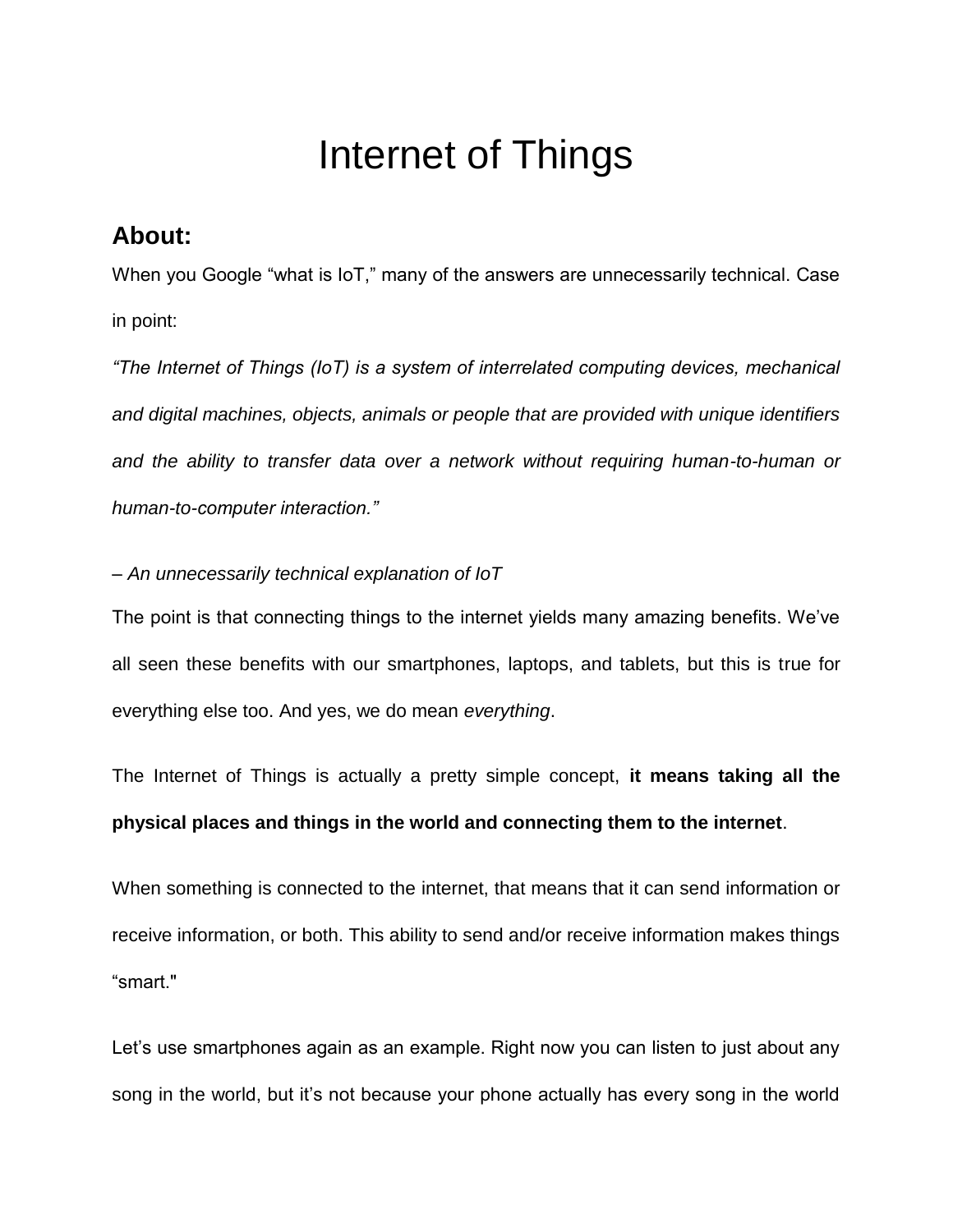stored on it. It's because every song in the world is stored somewhere else, but your phone can send information (asking for that song) and then receive information (streaming that song on your phone).

To be smart, a thing doesn't need to have super storage or a supercomputer inside of it it just needs access to it. All a thing has to do is *connect* to super storage or to a super computer. In the Internet of Things, all the things that are being connected to the internet can be put into three categories:

- 1. Things that collect information and then send it.
- 2. Things that receive information and then act on it.
- 3. Things that do both.

And all three of these have enormous benefits that compound on each other.

There are many applications across the sectors and domains and IoT has created a buzz in the tech world. The idea is to start with basics and gradually understand the IoT related concepts by conducting hands-on projects/ tasks.

## **Pre-Requisites:**

Good to know before starting Level 1:

- Fair understanding of what an Arduino board and a Raspberry pi do, and their applications
- Basic knowledge of different kind of sensors and actuators
- Circuit design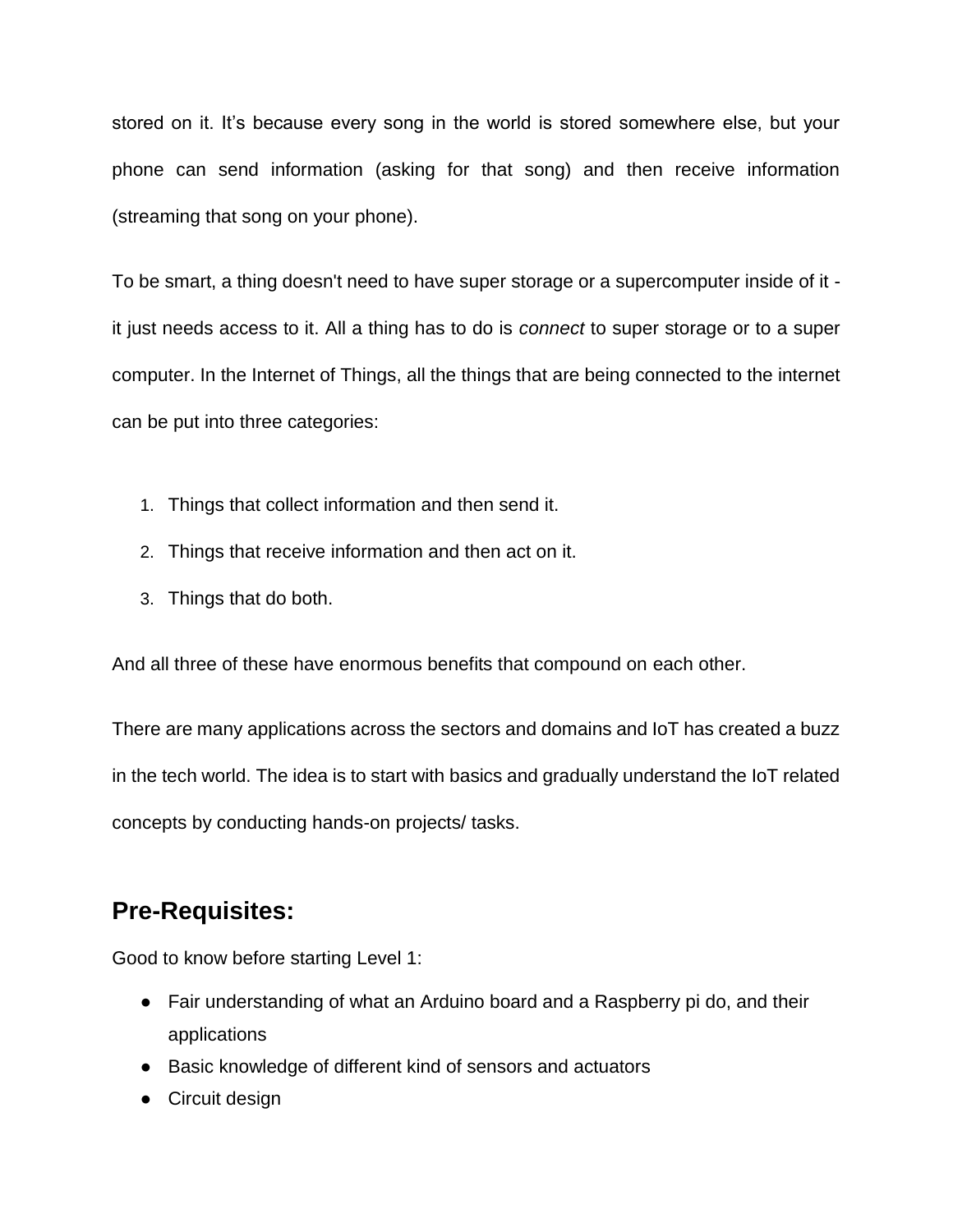- Comfortable with using the Arduino IDE
- Blinking an LED using Arduino
- Adding the ESP library to the Arduino IDE

<https://www.instructables.com/Your-First-Experiments/> <https://www.instructables.com/InputOutput/> <https://www.instructables.com/Skills-Infusion/>

# **Topics Involved:**

- **·** Basic Electronics
- **·** Circuit Design
- **·** Arduino
- **·** Raspberry Pi
- **·** ESP32
- **·** STM32 bluepill

## **Syllabus:**

#### **Level 1:**

This level is meant for introducing you to the domain. You will be learning the basics of how to set everything up and get started, the prerequisites if any etc.

You will be performing the following experiments: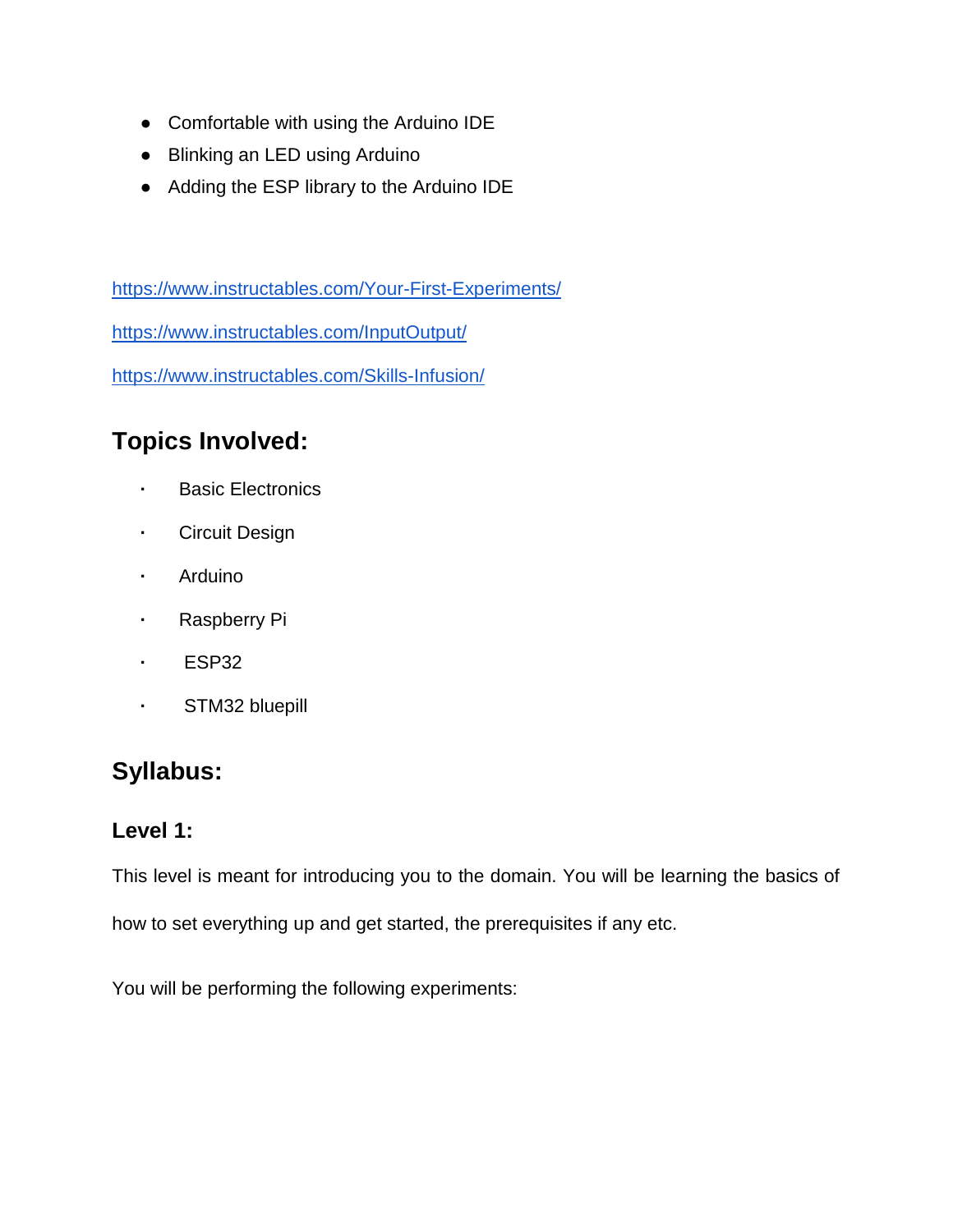#### **- Gather Your (Internet Of) Things**

We'll be programming an ESP8266 wifi board using the Arduino software and programming language. How about being notified when a door is opened, your water heater leaks, or there's movement at the bird feeder? OR build a real-time weather monitor, YouTube subscriber counter, or other data-driven project? Combine the coding skills from these two and build an interactive device that both listens and speaks to the internet.

<https://www.instructables.com/Gather-Your-Internet-Of-Things/>

#### **- Trigger an email**

We will build a basic project that triggers an internet action when a physical switch is activated. The code will detect the switch and send a message to a feed on the cloud data site Adafruit IO. Another cloud services site, IFTTT, will monitor this feed and send an email when activity is detected.

<https://www.instructables.com/Circuit-Triggers-Internet-Action/>

**- Simple Arduino Digital clock without RTC** It's a simple digital clock controlled by Arduino without using any RTC module (Real Time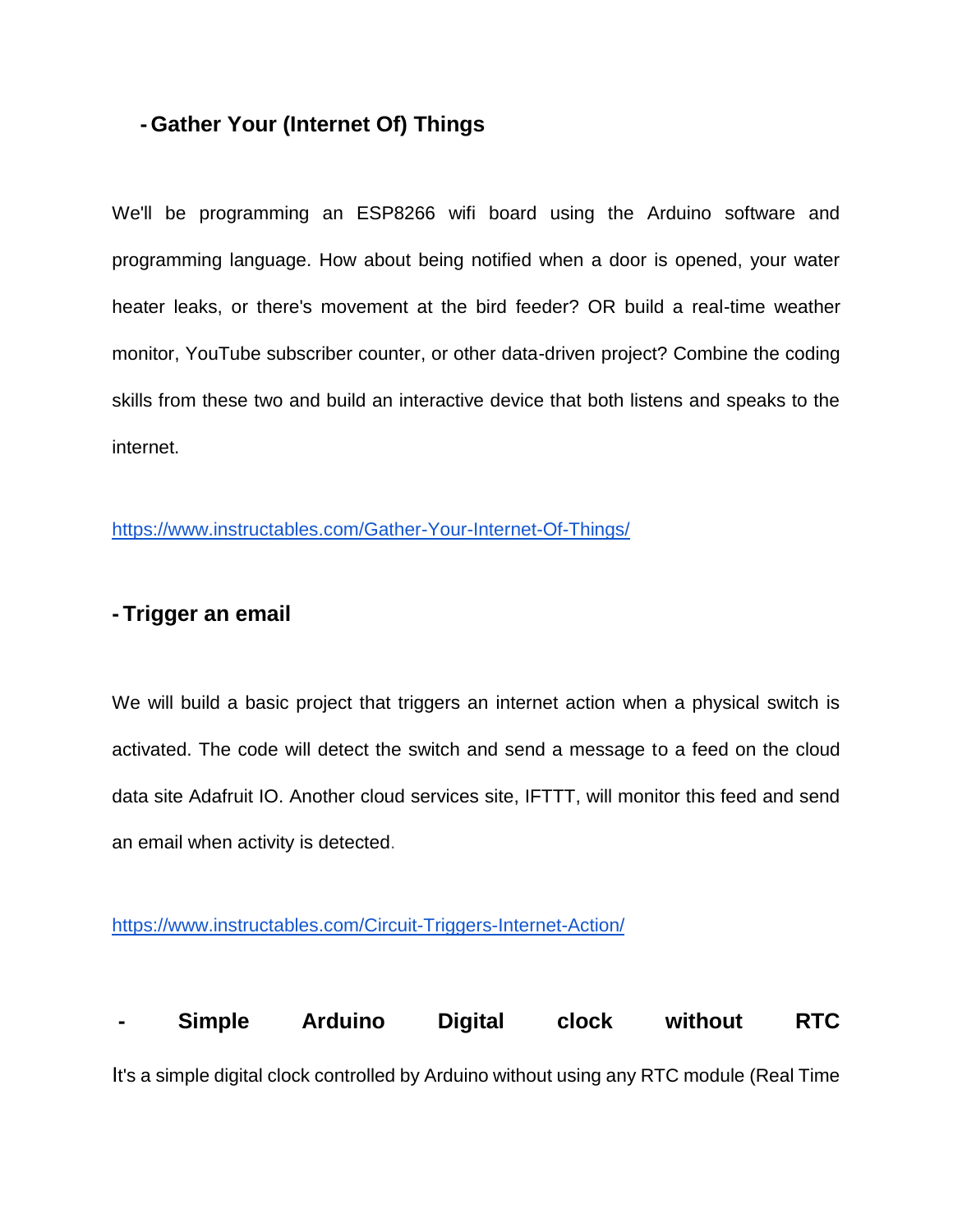Clock). Every time we switch on this clock we have to set it to the present time, just like the analog clocks found in homes. [https://create.arduino.cc/projecthub/Annlee\\_Fores/simple-arduino-digital-clock-without](https://create.arduino.cc/projecthub/Annlee_Fores/simple-arduino-digital-clock-without-rtc-7d4303)[rtc-7d4303](https://create.arduino.cc/projecthub/Annlee_Fores/simple-arduino-digital-clock-without-rtc-7d4303)

**Giftduino - The perfect Arduino Gift Box** This is a simple project to build a gift box. [https://create.arduino.cc/projecthub/circuito-io-team/giftduino-the-perfect-arduino-gift](https://create.arduino.cc/projecthub/circuito-io-team/giftduino-the-perfect-arduino-gift-box-670837)[box-670837](https://create.arduino.cc/projecthub/circuito-io-team/giftduino-the-perfect-arduino-gift-box-670837)

| <b>Gesture</b>                                                                        |   | <b>Controlled</b>                                                                    |       |      | <b>Robot</b> |
|---------------------------------------------------------------------------------------|---|--------------------------------------------------------------------------------------|-------|------|--------------|
|                                                                                       |   | This is a Gesture Controlled Robot using Arduino and PAJ7620 Gesture Sensor. The     |       |      |              |
|                                                                                       |   | project will explain what PAJ7620 Sensor is, detect various hand gestures and how to |       |      |              |
| control                                                                               | a | robot                                                                                | using | this | sensor.      |
| https://create.arduino.cc/projecthub/jithinsanal1610/simple-gesture-controlled-robot- |   |                                                                                      |       |      |              |
| using-arduino-843cf6                                                                  |   |                                                                                      |       |      |              |
|                                                                                       |   |                                                                                      |       |      |              |

Setting up a Raspberry Pi Just the beginning of a whole lot of new things here. Go ahead and <https://www.raspberrypi.com/documentation/computers/getting-started.html>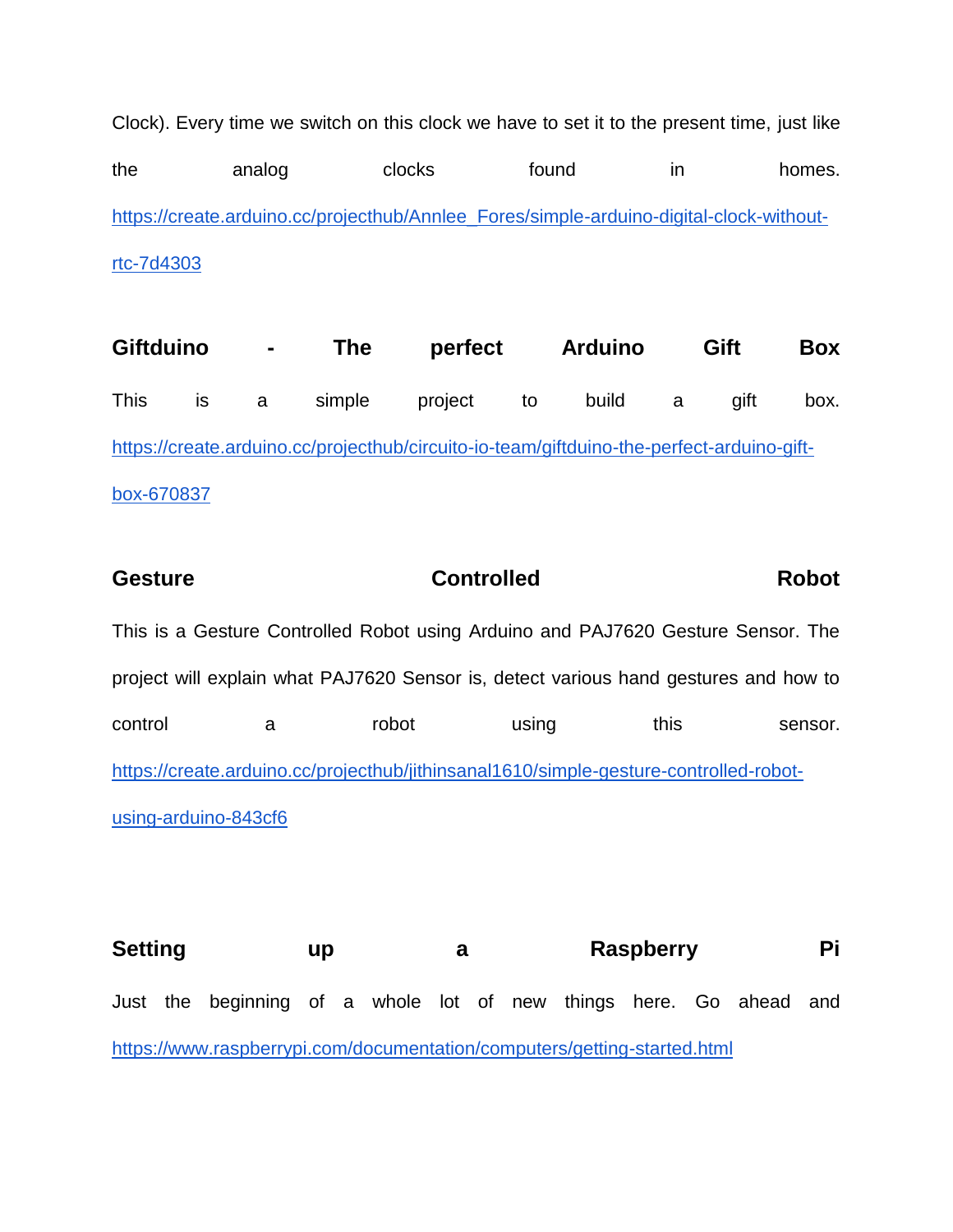**Music Box with a Raspberry Pi** In this project, you will build a button-controlled "music box" that plays different sounds when different buttons are pressed. <https://projects.raspberrypi.org/en/projects/gpio-music-box>

Using **the camera** module Learn how to use a camera module with a Raspberry pi. <https://www.instructables.com/Build-a-Photo-Booth/>

**Simple and Intuitive Web Interface for Raspberry Pi** The Raspberry Pi is an amazing 35 dollars mini-computer. It allows us to do everything we could do with a regular Linux computer (Connecting to the internet, watching videos, launching applications) and also to interact with the world surrounding it, just like an Arduino. It is a mix between a computer and a microcontroller. In this project we are going to learn how to control LEDs with the Raspberry Pi. Firstly directly from the Raspberry Pi itself, then from any device like the Smartphone or the tablet. <https://www.instructables.com/Simple-and-intuitive-web-interface-for-your-Raspbe/>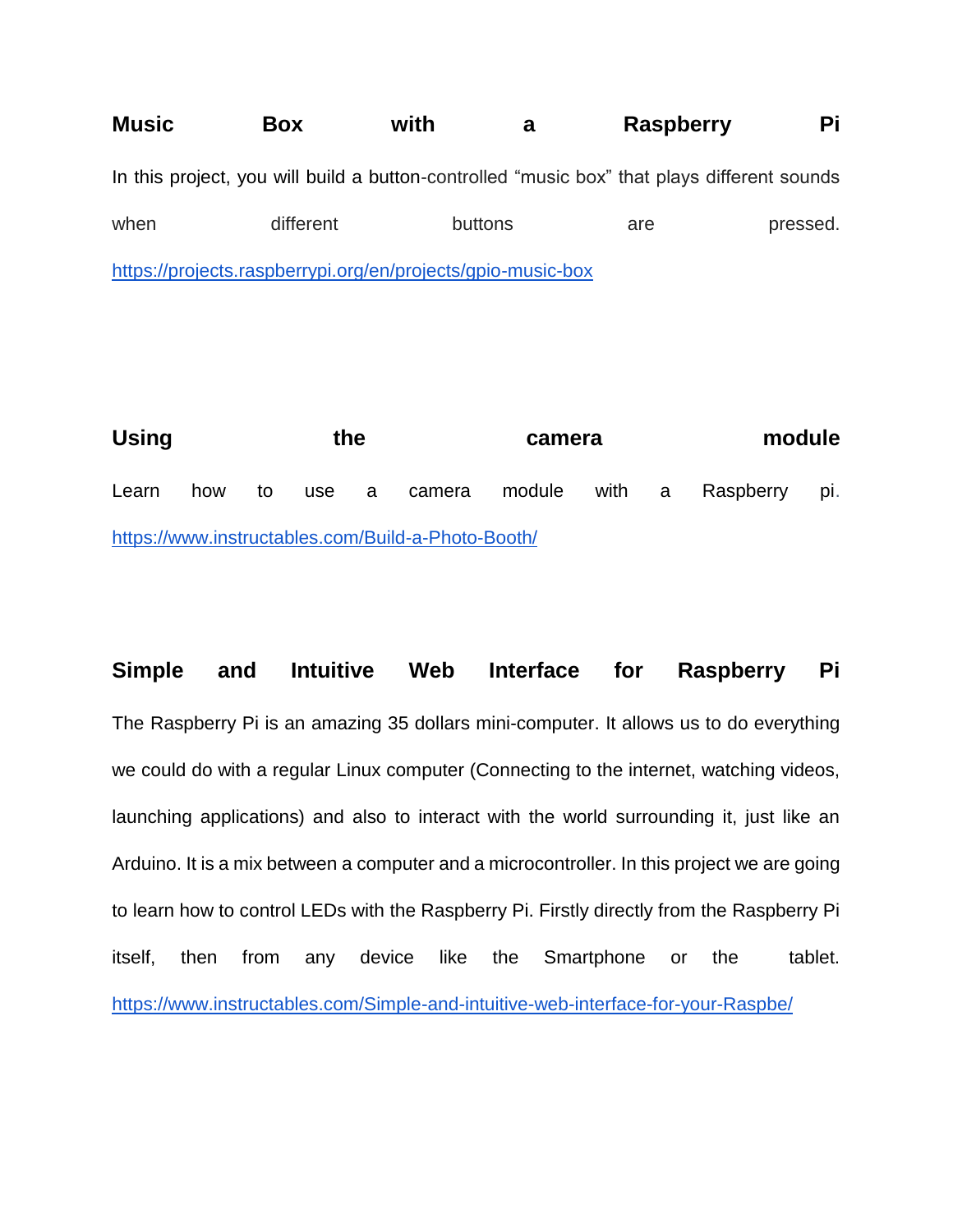#### **Build a twitter bot with a Raspberry Pi**

A great way to build an audience of people interested in the same topic on twitter is by building a twitter bot. Go ahead and try it yourself! <https://www.makeuseof.com/tag/photo-tweeting-twitter-bot-raspberry-pi-nodejs/>

**Communicate with an android app** Exactly like the title says, this will be about establishing communication between your raspberry pi and an android application, using JSON. <https://www.instructables.com/Raspberry-Pi-Android-App-communication/>

## **Level 2:**

·

**[ESP32-CAM Face Recognition Door Lock System](https://circuitdigest.com/microcontroller-projects/esp32-cam-face-recognition-door-lock-system)** Security is the major concern for anyone nowadays, whether it's data security or security of their own home. With the advancement of technology and the increasing use of IoT, digital door locks have become very common these days. Digital lock doesn't require any physical key but it uses RFID, fingerprint, Face ID, pin, passwords, etc. to control the door lock. Here we build a Face ID controlled Digital Door lock system using ESP32-CAM. -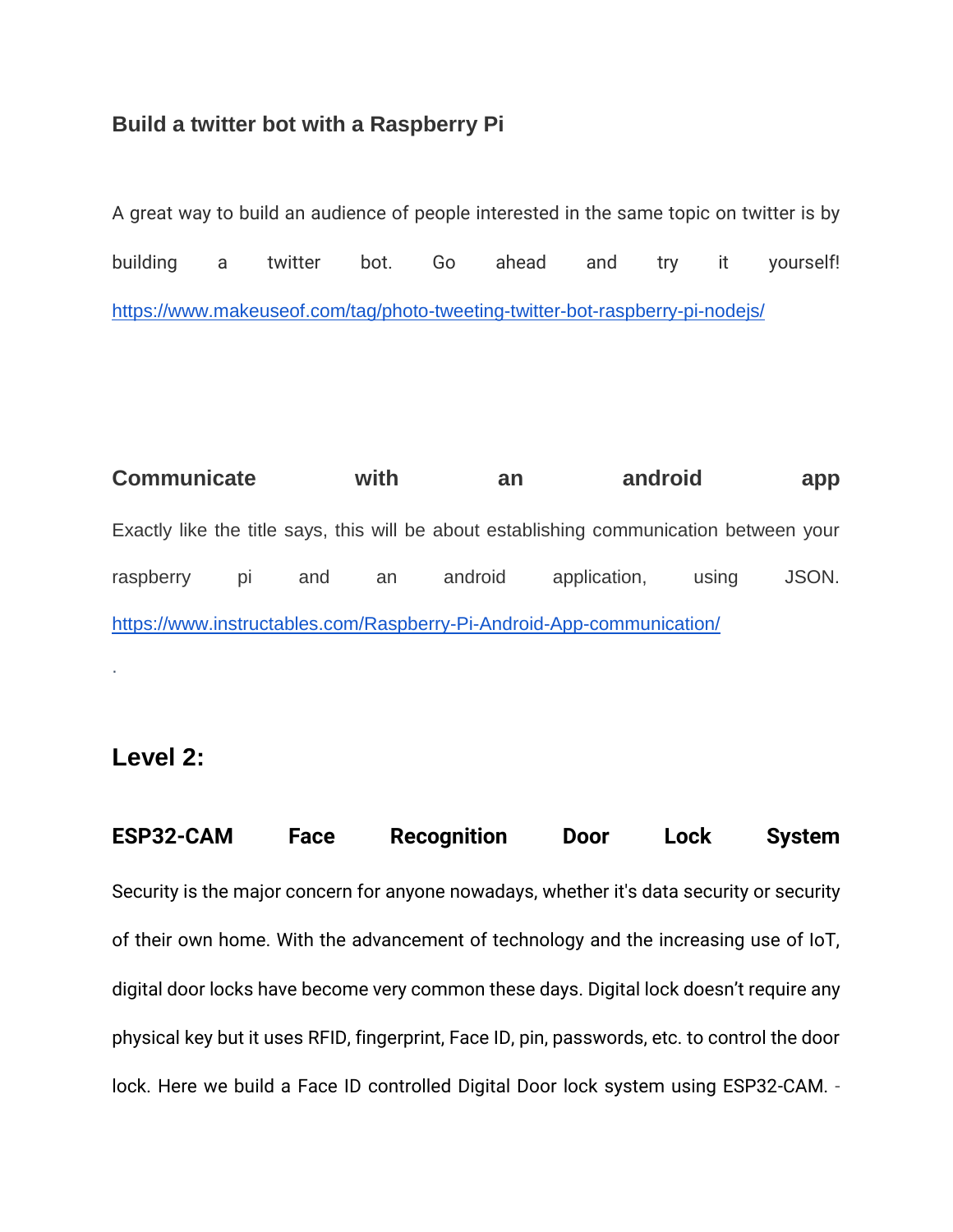[https://circuitdigest.com/microcontroller-projects/esp32-cam-face-recognition-door](https://circuitdigest.com/microcontroller-projects/esp32-cam-face-recognition-door-lock-system)[lock-system](https://circuitdigest.com/microcontroller-projects/esp32-cam-face-recognition-door-lock-system)

**Iot Based Air Quality Index Monitoring System** In this project, we are going to build an ESP32 Air Quality Monitoring System using Nova PM SDS011 sensor, MQ-7 sensor, and DHT11 sensor. The air hanging over us thickens with smoke and gaseous emissions from burning fields, industrial factories, and vehicular traffic, blocking out the sun and making it hard to breathe. Experts say that the high levels of air pollution and COVID-19 pandemic can be a dangerous mix that can have serious consequences. The necessity for real-time monitoring of Air Quality is very glaring. This can be done by the help of this project. [https://circuitdigest.com/microcontroller-proejcts/iot-based-air-quality-index](https://circuitdigest.com/microcontroller-proejcts/iot-based-air-quality-index-monitoring-system-measure-pm25-pm10-co-using-esp32)[monitoring-system-measure-pm25-pm10-co-using-esp32](https://circuitdigest.com/microcontroller-proejcts/iot-based-air-quality-index-monitoring-system-measure-pm25-pm10-co-using-esp32)

**Set up your Raspberry Pi server** Set up and configure a Linux server on a raspberry pi. <https://www.instructables.com/Ultimate-Pi-Based-Home-Server/>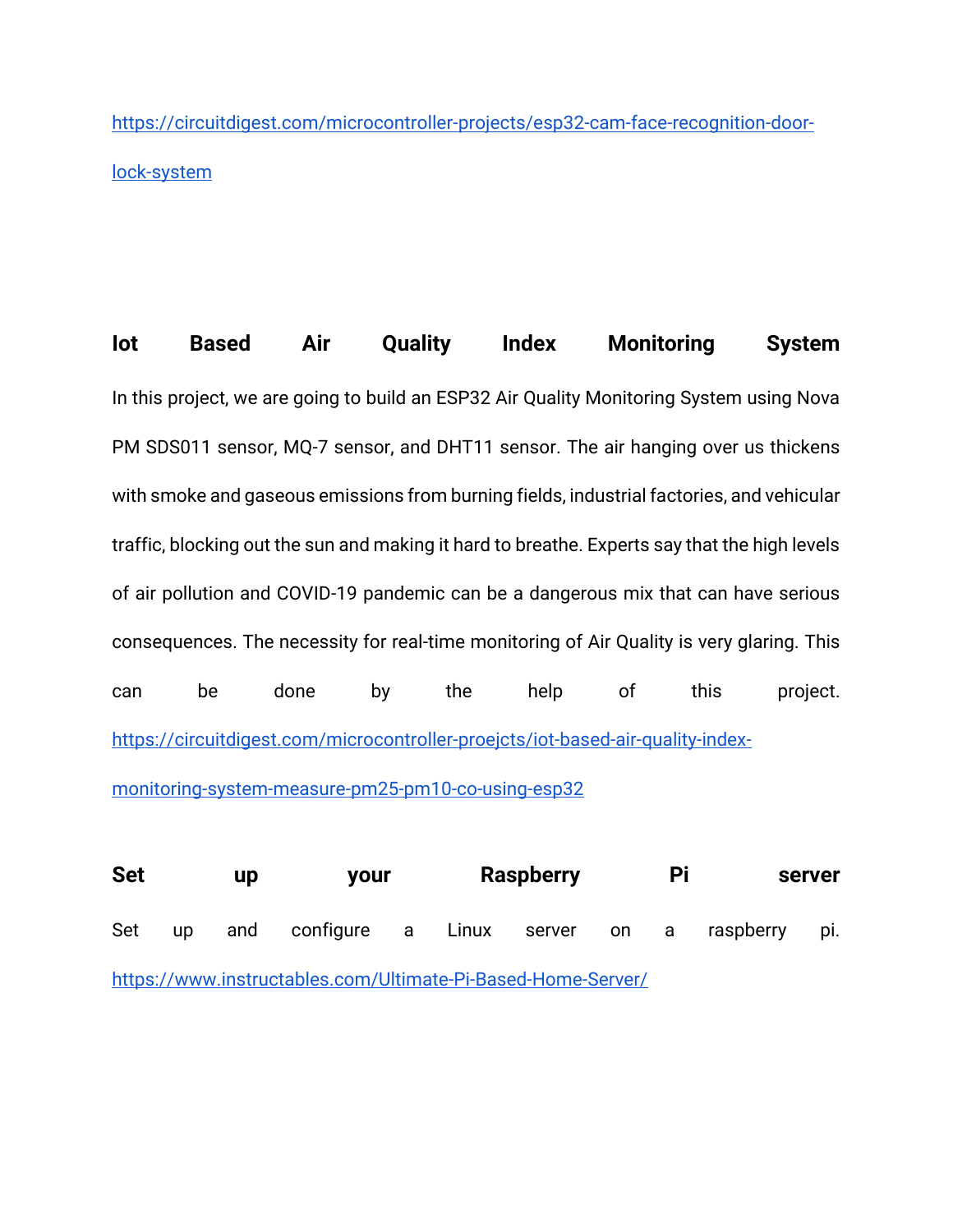**Home** automation using Raspberry Pi Explore the possibility of controlling AC appliances with the click of buttons on a webpage using internet in the contract of the contract of the contract of the contract of the contract of the contract

<https://circuitdigest.com/microcontroller-projects/iot-raspberry-pi-home-automation>

## **Level 3:**

You now have the skills required to work on an IoT project of your own. Feel free to use

any/all of the skills and equipment you have learnt in the last 2 levels.

# **Assessment:**

### **Level 1:**

After completing this level, upload a photograph/video of the functioning circuit or model and show it to your domain co-ordinator.

You are required to provide a detailed report consisting of:

- 1. Project specifications
- 2. Challenges faced
- 3. Documentation (circuits,photographs etc.)
- 4. Material used
- 5. What you have learnt

After successfully completing both the report, you'll be allowed to move on to level 2.

### **Level 2:**

After completing this level, upload a photograph/video of the functioning circuit or model and show it to your domain co-ordinator.

You are required to provide a detailed report consisting of: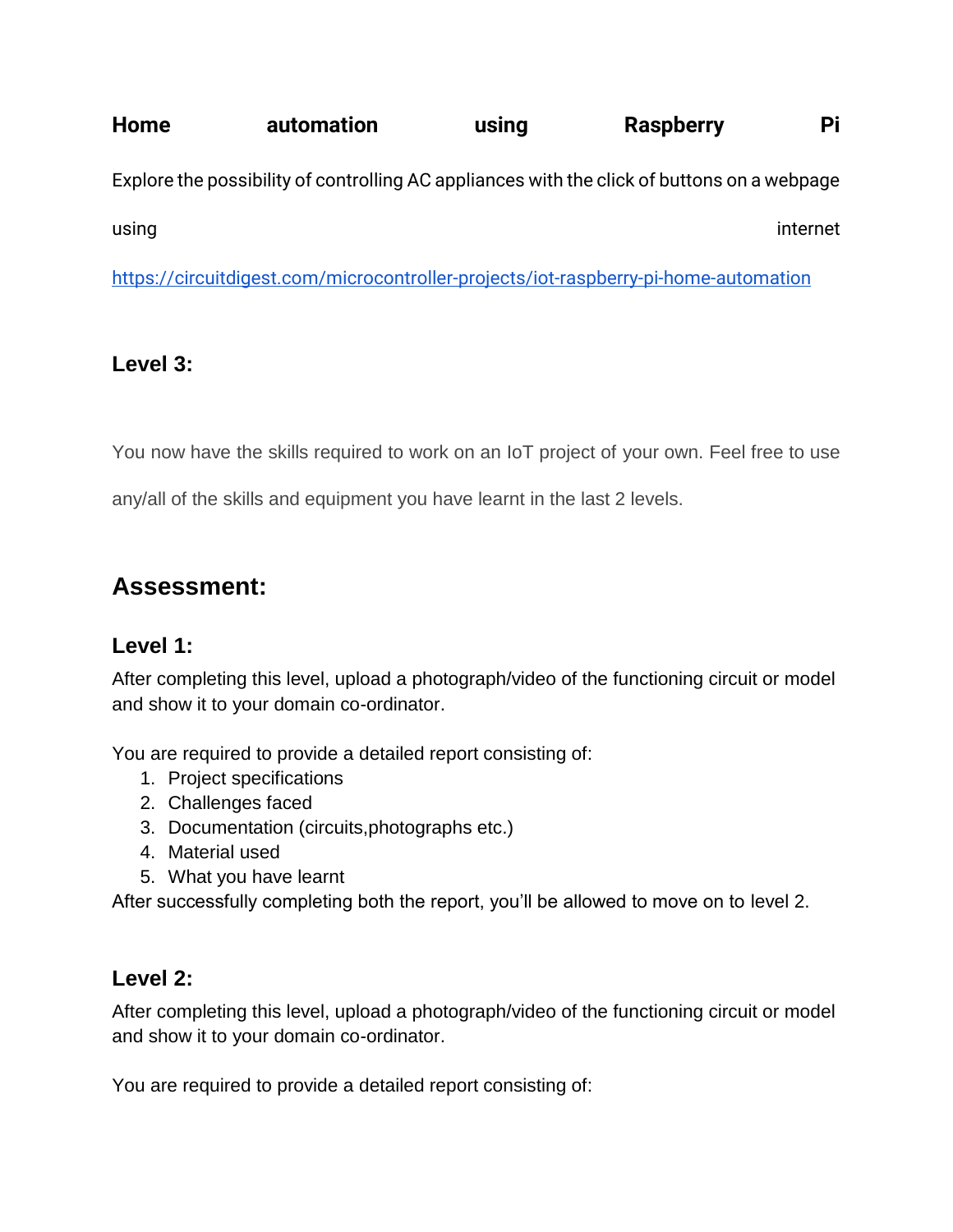- 1. Project specifications
- 2. Challenges faced
- 3. Documentation (circuits,photographs etc.)
- 4. Material used
- 5. What you have learnt

A date will be fixed on which you give a brief seminar on your report. After successfully completing both the report and seminar, you'll be allowed to move on to level 2.

## **Level 3:**

Level 3 assessment will be on a case-by-case basis. Contact your coordinator for more details.

## **References:**

<https://www.leverege.com/iot-ebook/what-is-iot>

[https://create.arduino.cc/projecthub/alankrantas/tinygo-on-arduino-uno-an-](https://create.arduino.cc/projecthub/alankrantas/tinygo-on-arduino-uno-an-introduction-6130f6)

[introduction-6130f6](https://create.arduino.cc/projecthub/alankrantas/tinygo-on-arduino-uno-an-introduction-6130f6)

# **Useful Links:**

- 1. <https://www.balena.io/docs/learn/develop/integrations/bluemix/>
- 2. <https://www.ibm.com/cloud/internet-of-things>
- 3. <https://developer.ibm.com/learningpaths/iot-getting-started-iot-development/>
- 4. <https://magpi.raspberrypi.org/>

## **Courses:**

- 1. <https://www.coursera.org/specializations/iot>
- 2. <https://online.stanford.edu/courses/xee100-introduction-internet-things>
- 3. <https://www.coursera.org/specializations/internet-of-things>